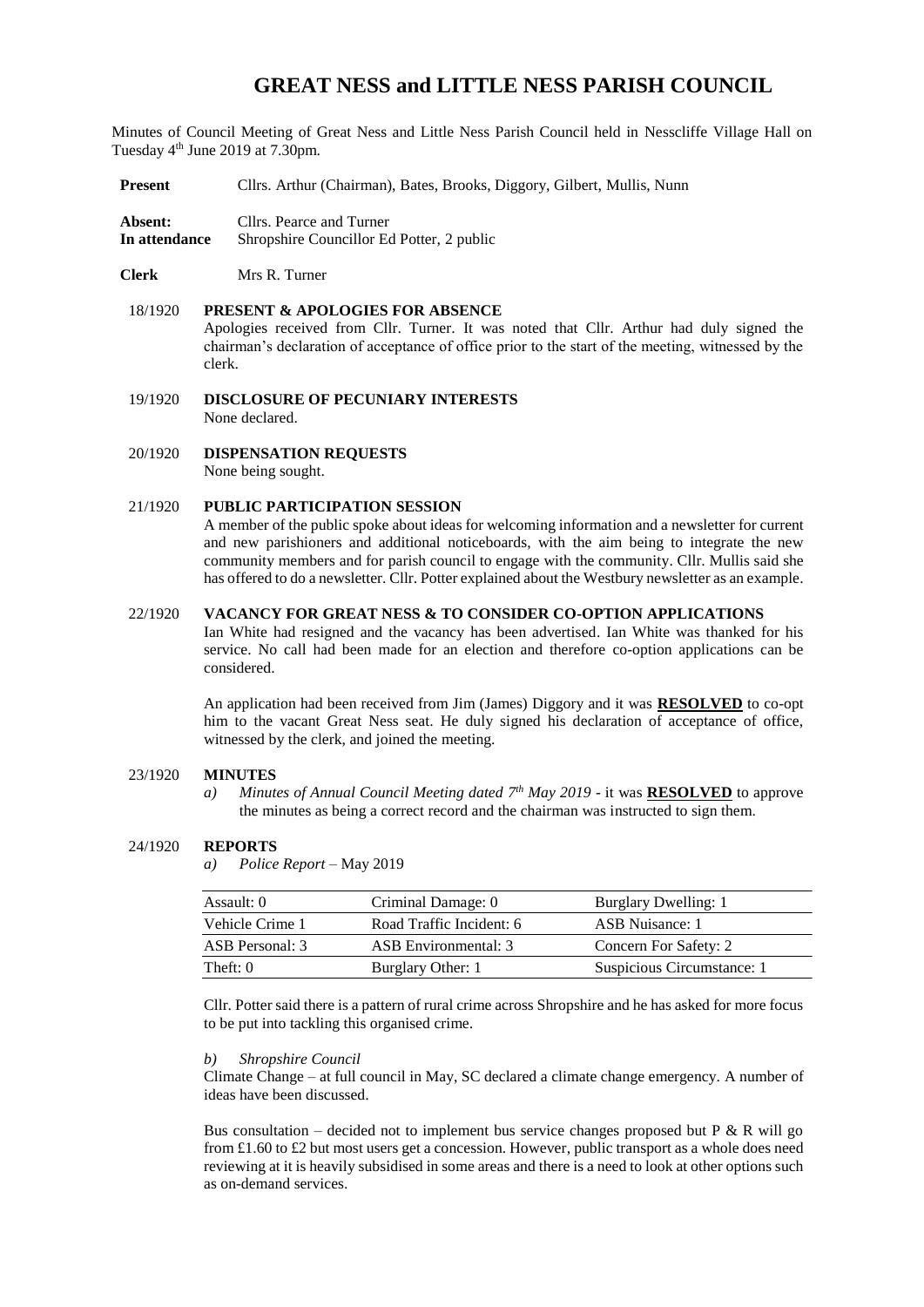There has been debate in the press regarding valuation of the shopping centres. From SC's perspective, it is about place shaping not investment in the retail industry. Riverside will soon be demolished. Income from the centres remains stable but businesses are being moved out of Riverside. The aim is that one shopping centre will be focused on retail and another on leisure uses. This may include moving Smithfield Road from riverfront backwards. The High Street performs well and better than other high streets.

SC Planning Committees are reducing to 2 committees, north and south. This parish will be in the north area.

## *c) Youth Club*

Cllr. Gilbert said the numbers attending each session are still good. A trip is planned to West Midlands Safari Park on 14<sup>th</sup> July. The club have bought a basketball net and some scooters. There is an issue as the Bring Bank Bins have gone from the Village Hall car park and bottles etc are being left by where the bins where and being blown all around the car park. Cllr. Potter said that Veolia should be going around the sites to check. Cllr. Potter said people are meant to be using household recycling and notices are due to go up.

#### *d) Parish Councillor Reports*

Cllr. Brooks attended the Baschurch PC meeting re the CIL money for a larger doctor's surgery. Baschurch PC is asking for CIL from Great Ness & Little Ness PC towards it. Cllr. Brooks had highlighted that some parishioners go to Prescott Surgery and others to Knockin Surgery. Cllr. Brooks has asked them to invite us to any future meetings. A major barrier is getting CCG support. It was agreed to have this as a standard agenda item going forward.

| <b>Issue</b>                                 | Date    | <b>Update</b>                                                                                                                                                                                                                                                                                                                                                                                                                                                                                                                                                                                                                                                                                                                                                                                                                                                                                                                                                                                                                                                                                                                                         |  |
|----------------------------------------------|---------|-------------------------------------------------------------------------------------------------------------------------------------------------------------------------------------------------------------------------------------------------------------------------------------------------------------------------------------------------------------------------------------------------------------------------------------------------------------------------------------------------------------------------------------------------------------------------------------------------------------------------------------------------------------------------------------------------------------------------------------------------------------------------------------------------------------------------------------------------------------------------------------------------------------------------------------------------------------------------------------------------------------------------------------------------------------------------------------------------------------------------------------------------------|--|
| Milford<br>Bank/Bridge -<br>blocked drains   | Ongoing | Reported to SC Highways.<br>SC have advised Milford Bridge repairs have been<br>programmed to start on 1 <sup>st</sup> July 2019 and are expected to<br>last for up to 6 weeks.<br>The repair works will involve taking down and rebuilding<br>the collapsed section of retaining wall and reinstating the<br>carriageway.<br>Due to the nature of the repairs a road closure will be<br>required for the duration of the works. While the road is<br>closed traffic will be diverted via Little Ness and the<br>B4397. You can view the closure and diversion route by<br>clicking here: https://roadworks.org?tm=113639908<br>Access over the bridge for pedestrians and dismounted<br>cyclists may be limited at times particularly during<br>excavation on the carriageway however the contractor will<br>accommodate as much as possible.<br>The contractor carrying out the work will be Kier with<br>supervision being provided by WSP on behalf of<br>Shropshire Council.<br>Advance notice signs will be erected at the bridge 2 weeks<br>prior to works commencing and an information letter will<br>also be delivered to local properties. |  |
| Potholes &<br>footpath Little<br><b>Ness</b> | Ongoing | Assessed by SC Highways and repairs ordered                                                                                                                                                                                                                                                                                                                                                                                                                                                                                                                                                                                                                                                                                                                                                                                                                                                                                                                                                                                                                                                                                                           |  |

#### *e) Clerk's Report*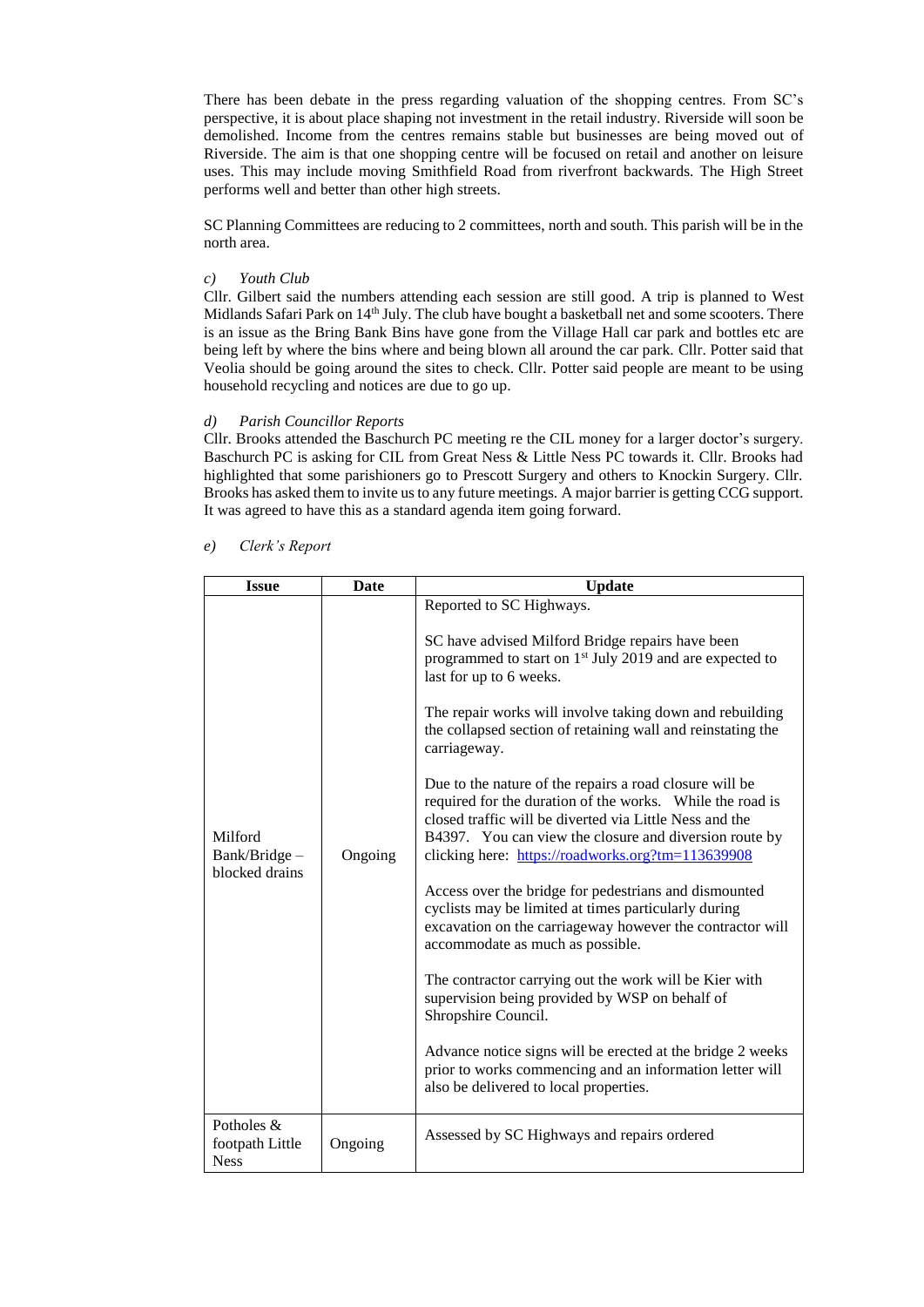| Potholes                                | Ongoing   | Valeswood Lane on corners and where water main<br>installed, Milford Bank, drain outside 51 The Crescent,<br>The Oaks car park, between Felton Butler Manor and<br>Felton Butler roundabout. Reported.                                                                                                                                                                                                                                                                                                                                                                                                                                                                                                                                                                                                                                                                                                                                                                                                                                                                                                                                                                                                                                                                                                                                                                                                                                                                                                                                                                                                            |  |  |
|-----------------------------------------|-----------|-------------------------------------------------------------------------------------------------------------------------------------------------------------------------------------------------------------------------------------------------------------------------------------------------------------------------------------------------------------------------------------------------------------------------------------------------------------------------------------------------------------------------------------------------------------------------------------------------------------------------------------------------------------------------------------------------------------------------------------------------------------------------------------------------------------------------------------------------------------------------------------------------------------------------------------------------------------------------------------------------------------------------------------------------------------------------------------------------------------------------------------------------------------------------------------------------------------------------------------------------------------------------------------------------------------------------------------------------------------------------------------------------------------------------------------------------------------------------------------------------------------------------------------------------------------------------------------------------------------------|--|--|
|                                         |           | Faster fibre broadband is now available to order in Hopton<br>via Cabinet 4 of the Nesscliffe exchange, serving circa 20<br>properties.                                                                                                                                                                                                                                                                                                                                                                                                                                                                                                                                                                                                                                                                                                                                                                                                                                                                                                                                                                                                                                                                                                                                                                                                                                                                                                                                                                                                                                                                           |  |  |
| <b>Broadband</b>                        | Completed | To make the switch to fibre broadband, people will<br>need to contact their chosen internet service provider to<br>upgrade their broadband package, the broadband<br>speeds won't increase automatically.<br>Parishioners can visit:<br>https://www.homeandbusiness.openreach.co.uk/fibre-<br>broadband/when-can-i-get-fibre to check the availability of<br>fibre broadband.<br>The fibre network that we've commissioned is open to all<br>internet service providers, so we recommend that people<br>shop around to get the best deal for them by using a<br>comparison website, such as:<br>https://www.uswitch.com/broadband/compare/fibre_optic/                                                                                                                                                                                                                                                                                                                                                                                                                                                                                                                                                                                                                                                                                                                                                                                                                                                                                                                                                            |  |  |
| Street lights out<br>by The<br>Crescent | Ongoing   | Faulty columns reported online to SC                                                                                                                                                                                                                                                                                                                                                                                                                                                                                                                                                                                                                                                                                                                                                                                                                                                                                                                                                                                                                                                                                                                                                                                                                                                                                                                                                                                                                                                                                                                                                                              |  |  |
| Footpath<br>opposite The<br>Crescent    | Ongoing   | See emails below between developer and Footpath Officer<br><b>Email from Berrys (agent for Shrewsbury Homes) to</b><br><b>Shrewsbury Homes, including email from Footpaths</b><br>Officer:<br><b>Morning Matt</b><br>Hope you're well. I have received an email from the rights<br>of way dept at the council and they are complaining that<br>the footpath that runs along the entrance road into the site<br>at Nesscliffe isn't open to the public and that the temporary<br>diversion isn't available to use either. Kate Nore from the<br>council has commented as follows:<br>The new line of the footpath is meant to run along $a 1.5$<br>metre wide strip of grass alongside the access drive<br>footway, this does not exist, instead the footway has a<br>wooden fence running alongside it and security fencing in<br>front of it<br>It then should run straight ahead to the edge of the site<br>boundary and a gate which will take it out into the<br>adjoining field, there is no gate and the site office, security<br>fencing and dumped materials blocks its way. The<br>alternative route that was available in the adjoining field is<br>now non existent due to the building of the second phase<br>houses.<br>The second phase housing seem to be very close to the line<br>of the proposed footpath and my concern is if a 1.5 metre<br>strip of grass is put alongside the access drive footpath it<br>will pretty much be running over the front of a property.<br>I am most concerned with the situation and we need to talk<br>about this as a matter of urgency, firstly a temporary |  |  |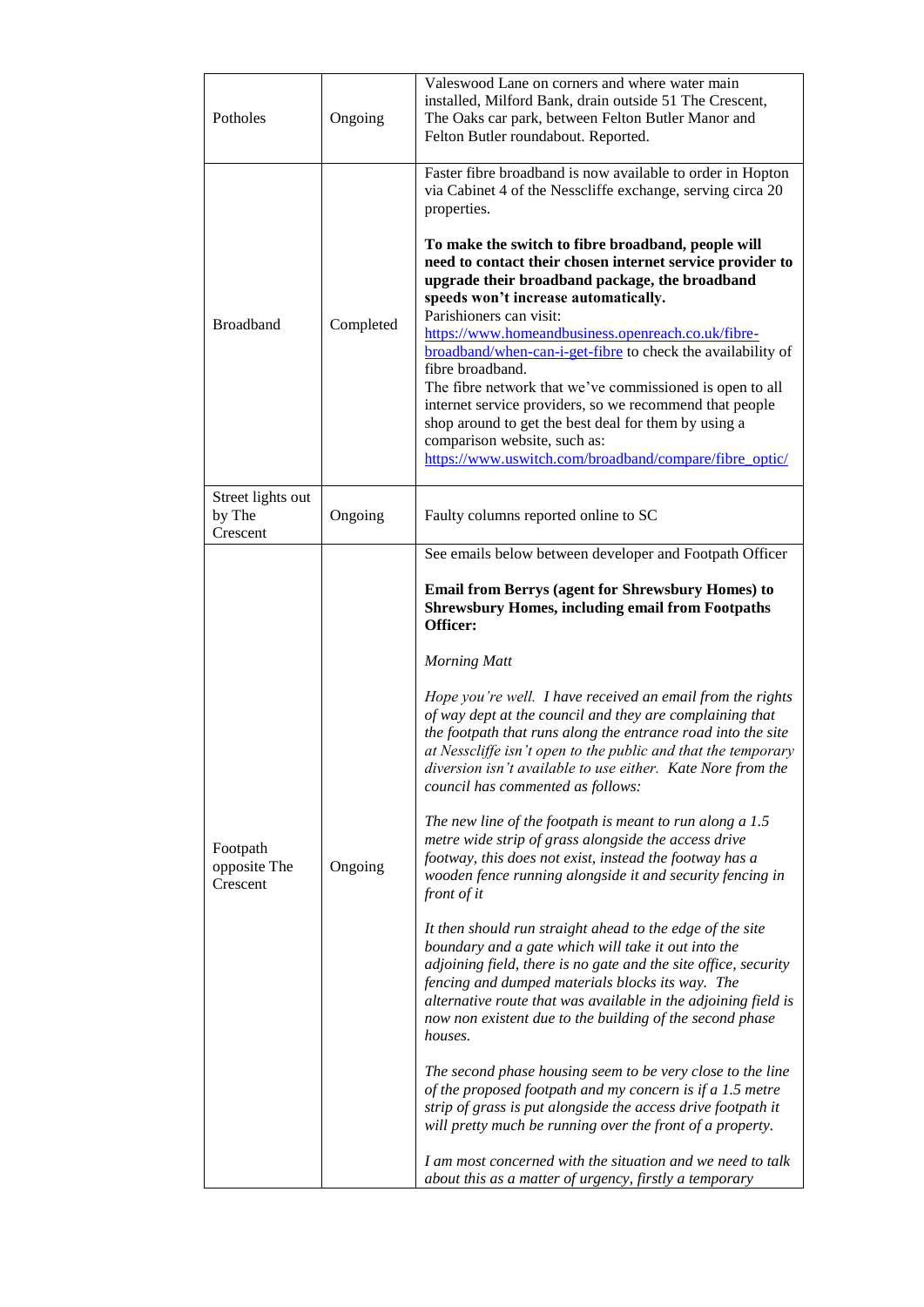|                                                   |          | closure does need putting back in place as currently the<br>footpath cannot be used and secondly the line of the<br>proposed route needs to be sorted so that it accords with<br>the legal order that has been published. Until that is done<br>I am unable to certify the route as operational and confirm<br>the legal order.<br>Kind regards            |
|---------------------------------------------------|----------|------------------------------------------------------------------------------------------------------------------------------------------------------------------------------------------------------------------------------------------------------------------------------------------------------------------------------------------------------------|
|                                                   |          | <b>Kate Nore</b><br>Land Charges & Planning Support Officer                                                                                                                                                                                                                                                                                                |
|                                                   |          | Are you able to make either the diverted footpath open and<br>available for use or the temporary route available for use<br>given her comments?<br><b>Email to Footpaths Officer from Developer:</b>                                                                                                                                                       |
|                                                   |          | Dear Kate,                                                                                                                                                                                                                                                                                                                                                 |
|                                                   |          | It is my belief that once the pedestrian footpath along<br>Ridgewood Road (adjacent to phase 2) is complete, the<br>public footpath will be in its correct place? As there are<br>ongoing utility connections and the driveways to install for<br>phase 2 it is not safe to allow pedestrians to walk on and<br>off a building site.                       |
|                                                   |          | The attached pictures show the temporary route of the<br>footpath that has been in use for some considerable time,<br>with the kissing gate installed. The pictures also show the<br>clear usage of the kissing gate and footpath, so I am not<br>sure who is complaining that the footpath is closed!!                                                    |
|                                                   |          | Kind regards,                                                                                                                                                                                                                                                                                                                                              |
|                                                   |          | <b>Mathew Morris</b><br>Director                                                                                                                                                                                                                                                                                                                           |
| Soil on old A5<br>opposite Phase<br>2 development | May 2019 | Reported to SC Highways                                                                                                                                                                                                                                                                                                                                    |
|                                                   |          | Mark Foxall of SC has advised as follows after an<br>inspection of the grounds:                                                                                                                                                                                                                                                                            |
|                                                   |          | The grounds aren't great and someone has clearly taken it<br>upon themselves to mow around many of the graves,<br>however it seems they may have tipped the grass in a line<br>on the portion of the cemetery that is not yet interred into -<br>this hasn't helped the appearance.                                                                        |
| <b>Great Ness</b><br>cemetery<br>complaints       | May 2019 | I've put a call into Shrewsbury Town Council to see when<br>the cemetery was last done and to see when next due, I've<br>had to leave a message so will come back to you when I've<br>heard. Whilst out I've also been to Minsterley, Westbury<br>and Alberbury, they were all cut shorter than Great Ness<br>so I think it must be due quite soon.        |
|                                                   |          | Also I know the bench at Great Ness is in very poor<br>appearance. A family has enquired recently about<br>purchasing a new memorial bench so I'm awaiting to see if<br>they proceed, if they do I'll simply remove the existing<br>bench. Any new bench will be put at the end of the main<br>path so that it is no longer under the tree canopy which is |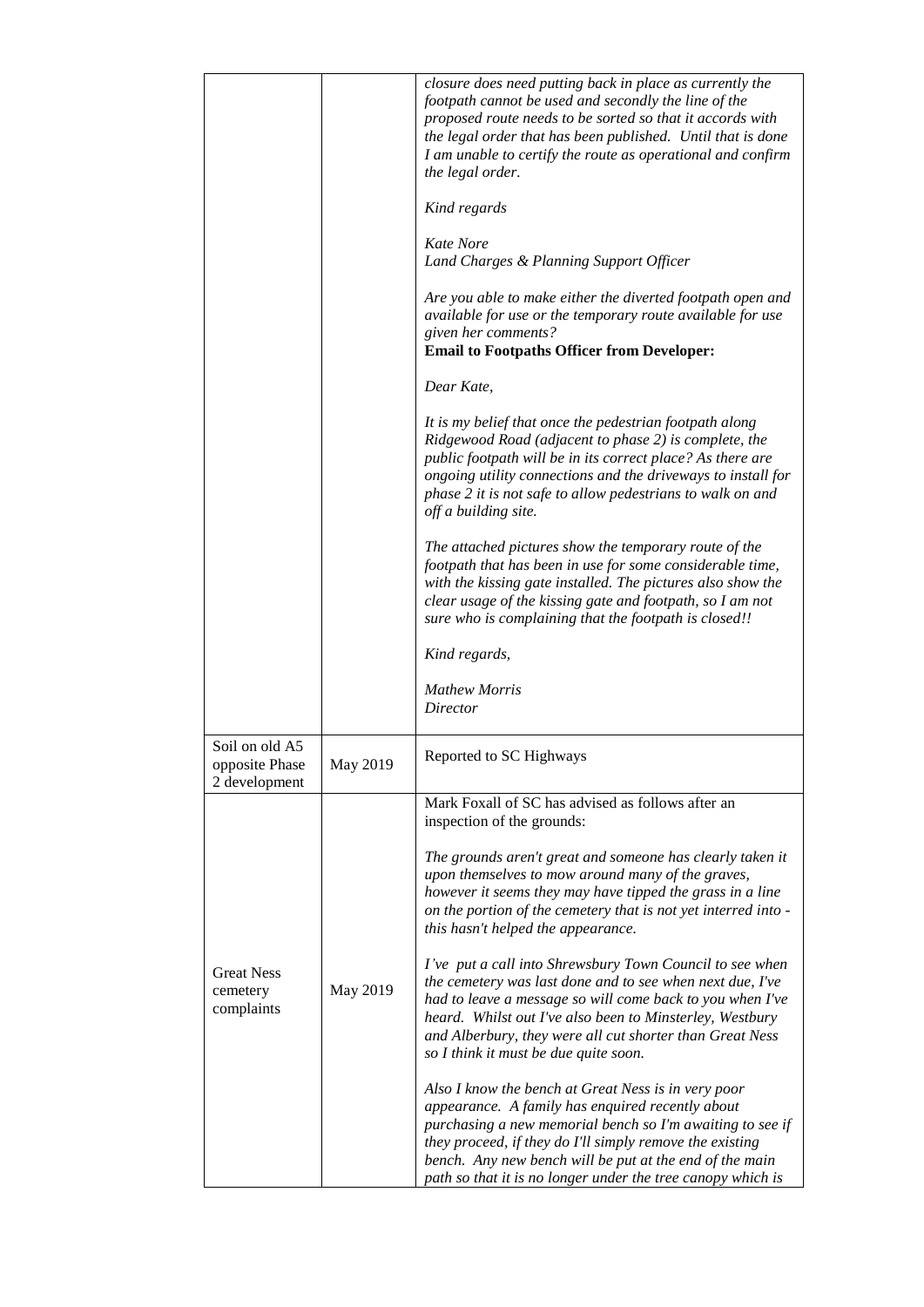|                                          |          | the cause of the lichen. If the family do not proceed with a<br>bench it will be a decision on if to replace at SC cost or<br>simply remove?<br>Wooden gates to the Shropshire Council cemetery at Great<br>Ness have recently been removed to effect a<br>repair/service. Not sure exactly how long this will take as<br>will depend on extent of repairs required. Will be<br>reinstated as soon as possible.                                                                                                                                                                                                                                                       |
|------------------------------------------|----------|-----------------------------------------------------------------------------------------------------------------------------------------------------------------------------------------------------------------------------------------------------------------------------------------------------------------------------------------------------------------------------------------------------------------------------------------------------------------------------------------------------------------------------------------------------------------------------------------------------------------------------------------------------------------------|
| Defibrillator at<br>Wilcott army<br>camp | May 2019 | Camp will move it to outside the fence and re-connect<br>electrics but the council need to find a suitable object to<br>mount it on. I have emailed the Ambulance Service for<br>advice on where to source this.                                                                                                                                                                                                                                                                                                                                                                                                                                                      |
| RoSPA<br>inspections                     | May 2019 | SC bill calculated wrong as based on fortnightly checks<br>and the PC ordered monthly- response awaited                                                                                                                                                                                                                                                                                                                                                                                                                                                                                                                                                               |
| Shropshire<br>Homepoint                  | May 2019 | The Housing Allocations Officer has emailed as follows:<br>"We have a property coming available for social housing<br>rent in Sunny Bank, Little Ness. As we have a very limited<br>number of properties in Shropshire we do not currently<br>hold a waiting list for the area. I have approached<br>Shropshire Homepoint about advertising the property. I am<br>contacting you as I thought you may be aware of a local<br>family in need of a 3 bedroom house. If you are, please<br>pass them my contact number in order for me to discuss<br>their housing needs with them and assess their suitability<br>for this property. My direct number is 01686 620527." |
| Youth Club<br>Committee<br>Meeting       | May 2019 | 8.30pm start on 24 <sup>th</sup> June. Invite Baschurch, Ruyton XI<br>Towns and Montford Parish Council to send<br>representatives.                                                                                                                                                                                                                                                                                                                                                                                                                                                                                                                                   |

## 25/1920 **APPOINTMENT OF PARISH COUNCIL REPRESENTATIVES** – it was **RESOLVED** to appoint the following:

- *a) Great Ness Charities* Cllrs. Bates and Mullis
- *b) Helicopter Noise Liaison Group*  Cllr. Nunn.

## 26/1920 **PLANNING NOTIFICATIONS** – *for information*

- 1) 14/03797/OUT Development Land West Of Oakfield, Nesscliffe, Shrewsbury, Shropshire Proposal: Outline application for the erection of 6 No dwellings (to include access) *Awaiting decision*
- 2) 14/05257/FUL Proposed Dwelling Adj. Hopton Farm, Nesscliffe, Shrewsbury, Shropshire Proposal: Erection of a Single Plot Exception (SPE) affordable dwelling and formation of access *Awaiting Decision*
- 3) 17/04621/REM Proposed Residential Development East Of Wilcot Lane, Nesscliffe Proposal: Reserved matters pursuant to Outline permission 14/03259/OUT *Awaiting Decision*
- 4) 17/05070/FUL Agricultural Building North Of Red House Farm, Little Ness, Shrewsbury Proposal: Conversion of and extension to agricultural building to form single dwelling *Awaiting Decision*
- 5) 17/05151/EIA Proposed Poultry Units NW Of North Farm, Felton Butler Proposal: Erection of four poultry rearing buildings, eight feed bins, biomass store and amenity building including landscaping and tree planting. *Awaiting Decision*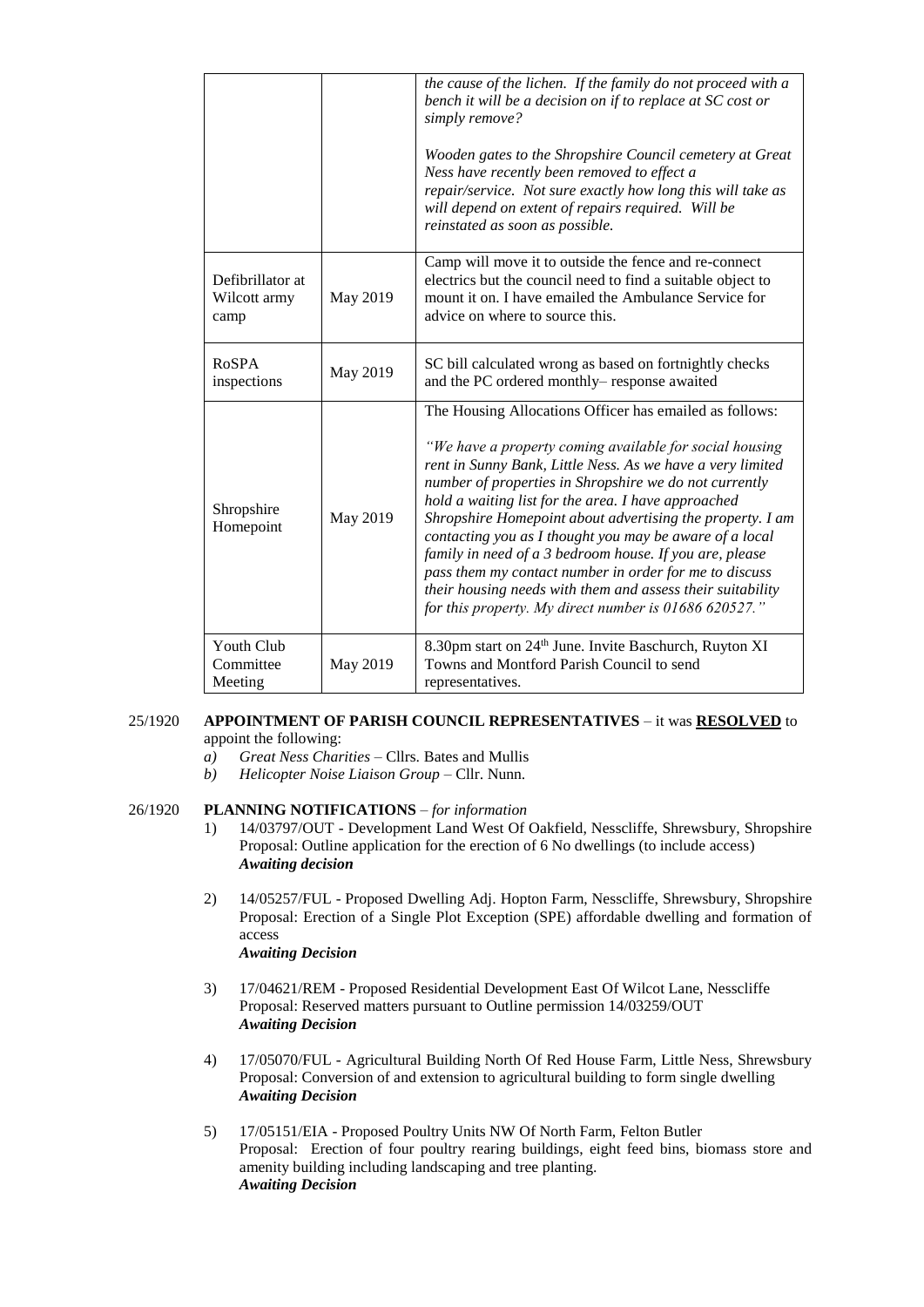- 6) 18/01779/FUL Agricultural Building North Of Red House Farm, Little Ness Proposal: Conversion of agricultural building to form single dwelling *Awaiting Decision*
- 7) 18/03274/REM Proposed Residential Development East Of Mulberry House, Great Ness, Proposal: Approval of reserved matters (access, appearance, landscaping, layout and scale) for 1No dwelling pursuant to planning permission 14/00694/OUT for the erection of two residential dwellings and associated works *Awaiting Decision*
- 8) 18/04033/OUT Kinton Manor, Kinton, Shrewsbury, Shropshire, SY4 1AZ Proposal: Outline application for residential development of five dwellings, creation of vehicular access, driveway and passing places to include access and scale *Awaiting Decision*
- 9) 18/04295/REM Proposed Residential Development East Of Mulberry House (Plot 1), Great Ness, Shropshire Proposal: Approval of reserved matters (access, appearance, landscaping, layout and scale) pursuant to 14/00694/OUT for the erection of one dwelling (Plot 1) *Awaiting Decision*
- 10) 18/04663/OUT Proposed Dwelling South Of Stoneycroft, Valeswood, Little Ness, Shrewsbury, Shropshire, SY4 2LH Proposal: Outline planning application for the erection of one residential dwelling and all associated works *Awaiting Decision*
- 11) 18/04965/FUL Proposed Crematorium North Of, Nesscliffe, Shrewsbury, Shropshire Proposal: Erection of a new crematorium with associated access, car parking and landscaping *Awaiting Decision*
- 12) 18/05364/OUT Proposed Dwelling West Of 22, Valeswood, Little Ness Proposal: Outline application for the erection of a detached dwelling together with revised vehicular access all other matters to be reserved *Pending Consideration*
- 13) 18/05801/VAR Proposed Earth Sheltered Eco Dwelling At, Hopton, Nesscliffe, Proposal: Variation of condition 2 (approved plans) pursuant of 14/03858/FUL to allow for modifications in siting of the approved garage; and changes to the orientation *Awaiting Decision*
- 14) 18/04176/FUL The Patches, Valeswood Lane, Valeswood, Little Ness, SY4 2LH Proposal: Change of use of land for the purpose of siting 12 lodges for holiday accommodation including one lodge for use as a reception and park warden's accommodation *Awaiting Decision*
- 15) 18/04965/FUL Proposed Crematorium North Of, Nesscliffe, Shrewsbury, Shropshire Proposal: Erection of a new crematorium with associated access, car parking and landscaping *Awaiting Decision (decision deferred at Planning Committee)*
- 16) 19/00647/FUL Former Great Ness Grain Store, Rodefern Lane, Great Ness, SY4 1AT Proposal: Erection of agricultural building and extension of existing concrete apron following demolition of existing agricultural/industrial buildings *Grant Permission*
- 17) 19/01463/REM Plot Adj. To No 4 Felton Butler Cottages, Felton Butler Proposal: Reserved Matters application pursuant 14/01327/OUT for the erection of a detached dwelling and garage to include access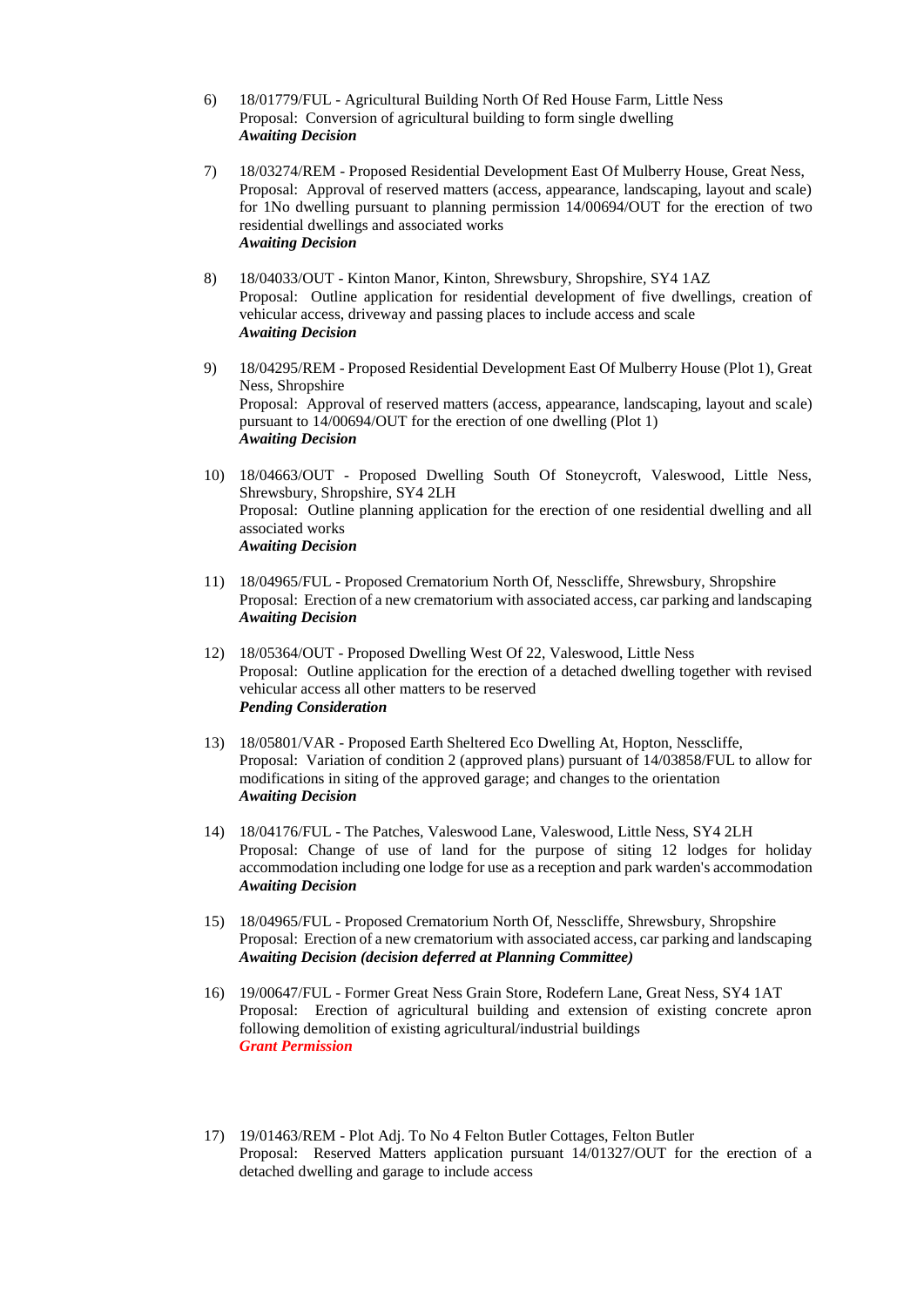#### *Awaiting Decision*

- 18) 19/01305/FUL Proposed Affordable Dwelling To The South Of, Little Ness, Proposal: Erection of a detached dwelling and associated works *Awaiting Decision*
- 19) 19/01667/FUL The Relm, Alderton, Montford Bridge, Shrewsbury, SY4 1AP Proposal: Erection of single storey extension to rear elevation *Awaiting Decision*
- 20) 19/01707/FUL NW Of Windy Ridge, Alderton, Montford Bridge Proposal: Conversion of existing dutch barn to 1No. residential dwelling; erection of 3 bay garage *Awaiting Decision*
- 21) 19/01781/VAR Land Opposite The Crescent, Nesscliffe, Shrewsbury, SY4 1DR Proposal: Variation of Condition No. 2 attached to planning permission 18/04941/FUL dated 26 October 2018 -Substitute Plot 20 with a different house type *Awaiting Decision*
- 22) 19/01822/VAR Land Opposite The Crescent, Nesscliffe, Shrewsbury, SY4 1DR Proposal: Variation of condition No2 (plans) attached to application ref: 18/04941/FUL dated 26/10/2018 to allow for an additional adoptable road on site *Awaiting Decision*

## 27/1920 **PLANNING APPLICATIONS FOR COMMENT**

1) 19/02202/REM - Proposed Dwelling North Of 18, Valeswood, Little Ness, Shropshire Proposal: Reserved matters pursuant to 16/02032/OUT for the erection of a dwelling top include access, appearance, landscaping, layout and scale Comments: It was **RESOLVED** to not comment.

## 28/1920 **PARISH MATTERS**

- *a) Footpath opposite The Crescent –* see clerk's report. Clerk to email Kate Nore and express concern re the lack of a dropped kerb.
- *b) Highways maintenance* see clerk's report.
- *c) CIL Local – update on bids* decision anticipated in 3 weeks.
- *d) Great Ness cemetery* see clerk's report.
- *e) Crematorium proposal – update* SC has commissioned an independent needs study.
- *f) RoSPA inspections* issue with billing as has been billed based on fortnightly inspections but the PC ordered monthly inspections.
- *g) Re-siting of defibrillator at army camp –* see clerk's report.
- *h) Land allocated for allotments at The Crescent development* defer to next meeting.
- *i) Reports of other parish matters* none.

## 29/1920 **FINANCIAL MATTERS - ANNUAL**

- *a) End year bank reconciliation and budget report* it was **RESOLVED** to approve the bank reconciliation as per Appendix 1.
- *b) Annual Governance and Accountability Return 2018/19* 
	- (i) Internal Auditor's report noted.
	- (ii) Section 1 Annual Governance Statement it was **RESOLVED** to answer "Yes" to statements 1 to 8 with statement 9 not being applicable. The chairman and clerk duly signed Section 1, as instructed by council.
	- (iii) Section 2 Accounting Statements it was **RESOLVED** to approve the accounting statements. The chairman and RFO duly signed Section 2, as instructed by council.
	- (iv) Electors' Rights the RFO confirmed the intention to display the notice and dates for exercise of electors' rights would be  $1<sup>st</sup>$  July to  $9<sup>th</sup>$  August 2019.
- *c) Confirmation of use of DDs and SOs for certain payments* it was **RESOLVED** to confirm continued authorisation of the continued use of SOs/DDs for electricity bills, salary, pension contributions & ICO registration.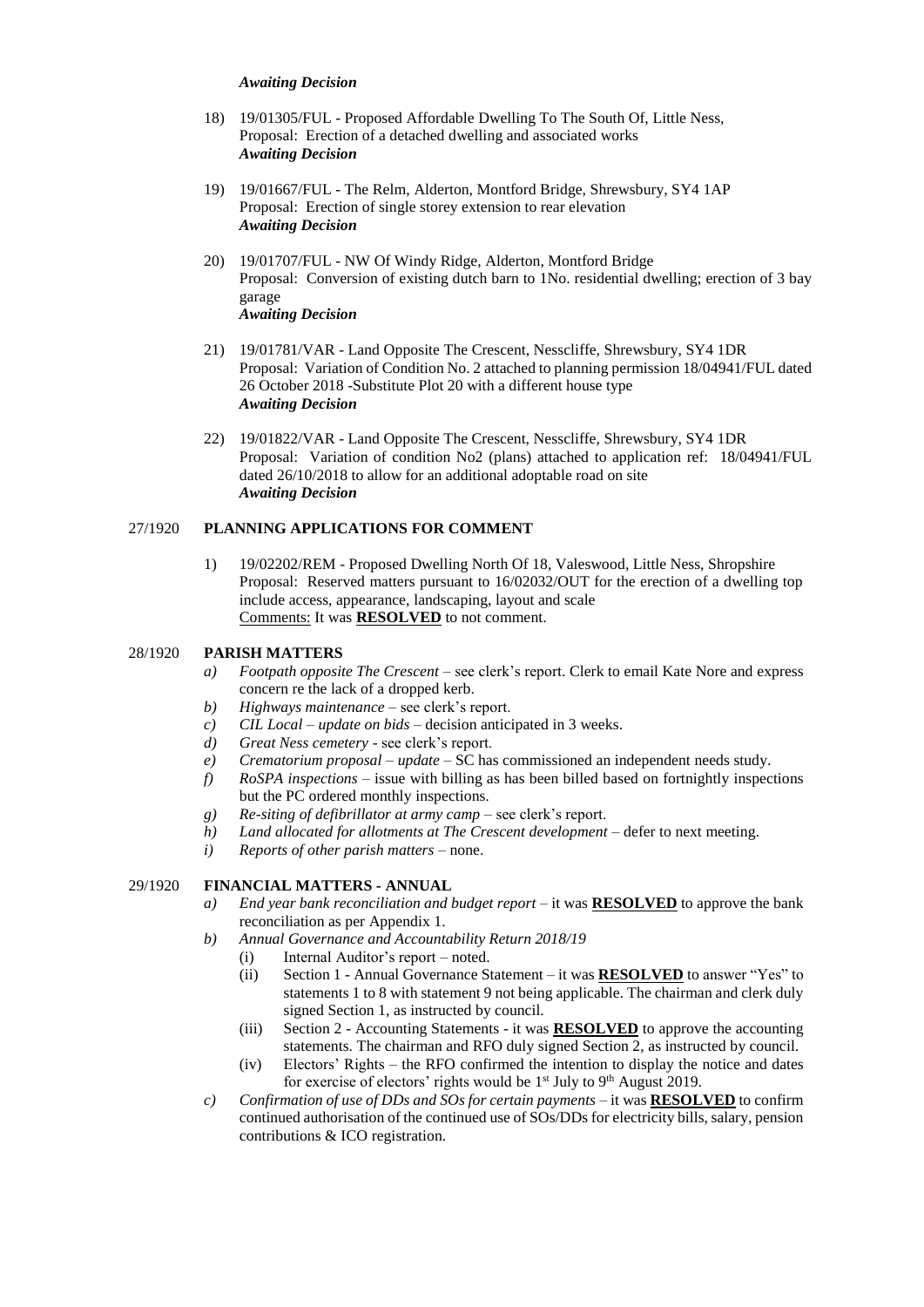*d) Confirmation of banking arrangements & to consider options for splitting council funds –* clerk in process of investigating alternative bank accounts. It was **RESOLVED** to transfer youth club monies to an account in the club's name once one has been set up.

## 30/1920 **FINANCIAL MATTERS - ROUTINE**

*a) Payments including payments made between meetings* – it was **RESOLVED** to approve the following:

# **Main parish council account:**

| Ref                   | Payee             | <b>Item</b> | <b>Method</b> | <b>Net</b> | <b>VAT</b> | <b>Gross</b> |
|-----------------------|-------------------|-------------|---------------|------------|------------|--------------|
| P11-1920              | R Turner          | Salary May  | <b>SO</b>     | £422.24    | £0.00      | £422.24      |
| P <sub>12</sub> -1920 | <b>DM</b> Payroll | GDPR/DPO    | <b>BACS</b>   | £155.55    | £0.00      | £155.55      |
| P13-1920              | Zurich            | Insurance   | <b>BACS</b>   | £7.19      | £0.00      | £7.19        |
| P <sub>14</sub> -1920 | <b>SDH</b>        | Audit       | <b>BACS</b>   | £150.00    | £0.00      | £150.00      |
|                       | Accounting        |             |               |            |            |              |
| P <sub>15</sub> -1920 | <b>SYA</b>        | Youth       | <b>BACS</b>   | £4,000.00  | £800.00    | £4,800.00    |
|                       |                   | worker      |               |            |            |              |
| P <sub>16</sub> -1920 | R Turner          | Expenses    | <b>BACS</b>   | £29.03     | £0.00      | £29.03       |
|                       |                   | May         |               |            |            |              |

## **Youth club/playing fields account**

| Payee         | <b>Item</b> | Cha no | <b>Net</b> | <b>VAT</b> | Gross |
|---------------|-------------|--------|------------|------------|-------|
| Nesscliffe VH | Room hire   | 10064  | £132.00    | £0.00      | 2.00  |

*b) Income received -* none

## 31/1920 **CORRESPONDENCE**

- *a) SALC Info Bulletins* noted
- *b) Broadband, Hopton -* noted
- *c) Invite to Baschurch PC meeting*
- *d) Shropshire Homepoint request - property to rent Sunny Bank, Little Ness – request to put forward local person(s) in need* – to be advertised on Facebook ad website.
- *e) Bridleway dedication* supported.
- *f) PCC Annual Town and Parish Council Survey* noted.
- *g) Rural Crime Prevention Evenings 25th and 27th June* noted.
- *h) Shropshire CCG and Telford & Wrekin CCG – proposal to become one organisation* noted.
- *i) VCSA on Friday 21st June 2019, 9am – 1pm in the Council Chamber at Shirehall, Shrewsbury* – noted.
- *j) Street naming – Phase 2 The Crescent, Nesscliffe* noted

# 32/1920 **NEXT MEETING**

- a) *Next meeting date* 2<sup>nd</sup> July 2019, Little Ness Village Hall, 7.30pm
- *b) Items for next meeting agenda- to note requests*
	- Newsletter/parish council communication
	- Place Plan